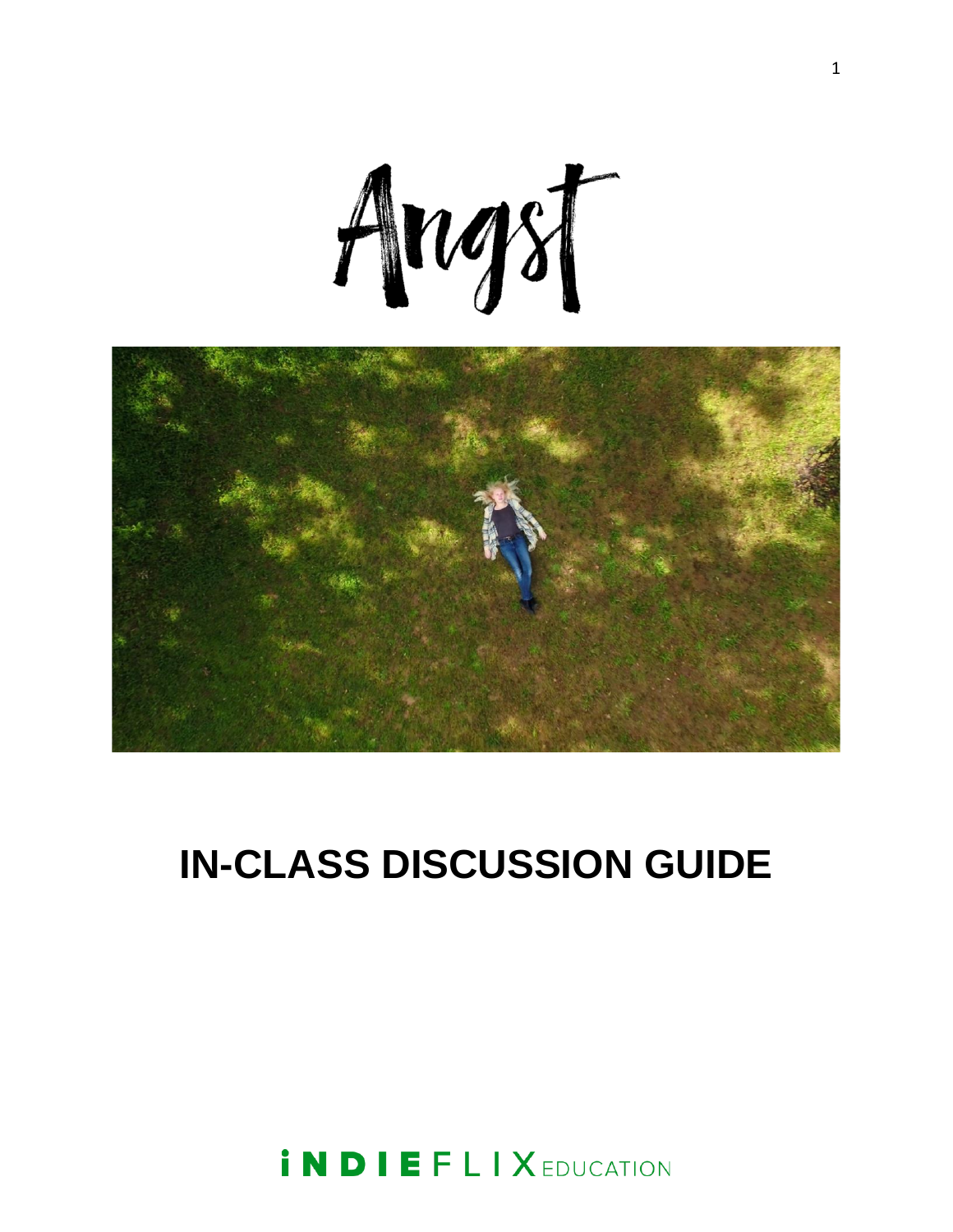### **TABLE OF CONTENTS**

Welcome

Preparing for your Screening

Screening Discussion Guide

Commonly Asked Questions at Previous Screenings

Teacher-Driven Classroom Discussion Guide & Corresponding Clips

Peer-Driven Classroom Discussion Guide

Guidance for Families Considering Bringing Their Children to See Angst

Anxiety Tip Sheets (3 tip sheets - can be distributed to audience)

- Tip Sheet #1
- Tip Sheet #2
- Tip Sheet #3

Contact Us

Angst Student / Youth Survey

To help identify silent sufferers and make it easier for a young person to reach out for help. Survey to be completed after film screening.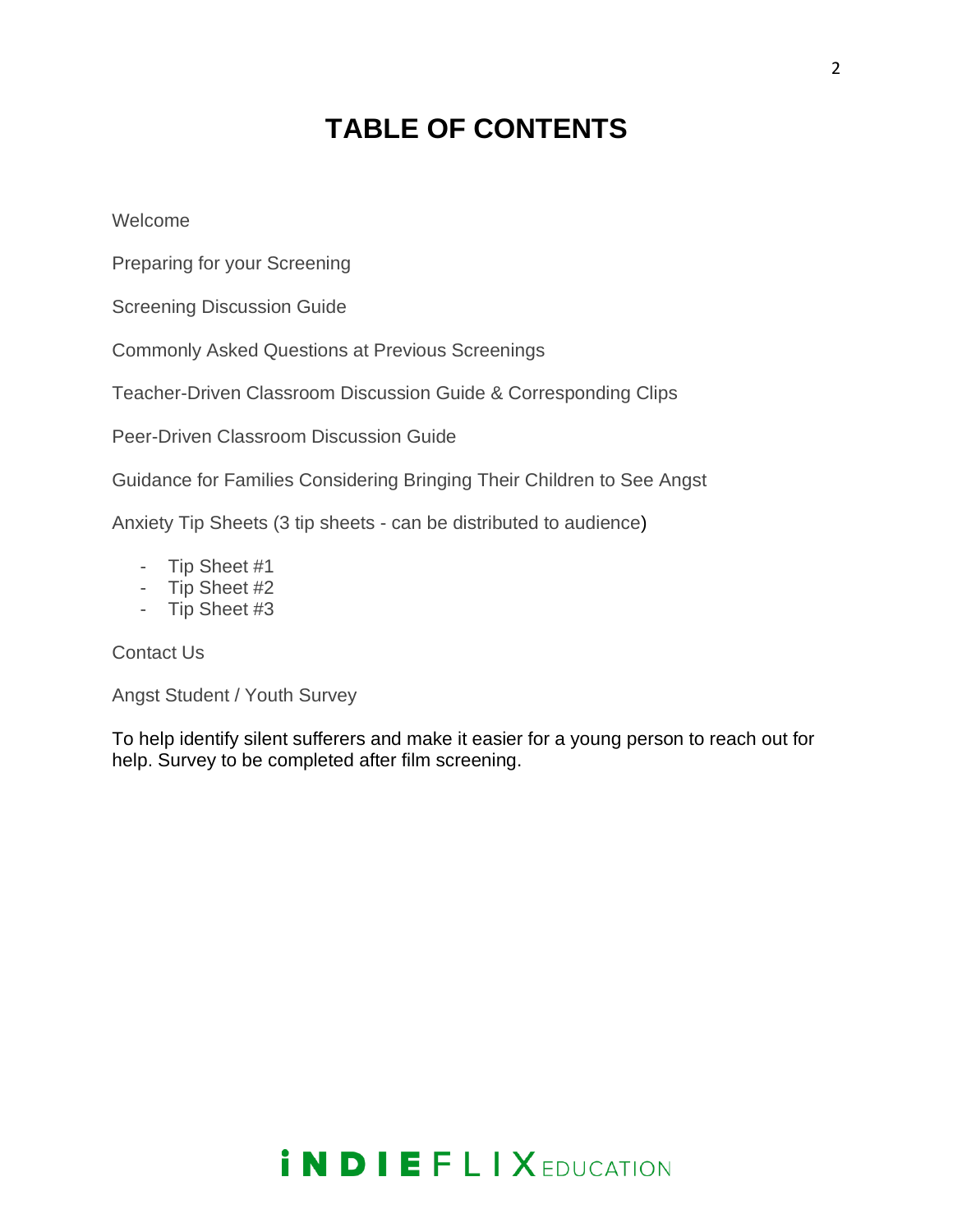#### **Welcome**

Angst is an iNDIEFLIX Original documentary, designed to raise awareness around anxiety. The film includes interviews with kids, teens, educators, experts, parents and a very special interview with Michael Phelps.

The goal is to start a global conversation about anxiety and mental health.

Most importantly we hope the film will help people identify and understand the symptoms of anxiety disorders and encourage them to reach out for help. Angst screens in schools, communities and theaters around the world. The film and corresponding materials provide tools, resources and above all, hope. All resources can be found at: https://www.indieflix.com/education/angst/resources

#### **Preparing for your Screening**

Test audio/visual for your streaming / screening devices a few days before, as well as the day of the screening event.

We strongly advise you to test in advance of your screening to make sure your school internet allows access to the screening link.

Test your Internet speed by taking the speed test https://www.speedtest.net/ . To avoid buffering, let the film play through before your event and hit replay for your screening.

During your screening, please remember to turn off notifications on the computer or system you are using for your event.

Please help us by sharing this quick survey with your community so we can source more information, resources, and tools to share. This survey is appropriate for kids, parents, educators, professionals, and anyone who saw the movie. Forward or copy this link below and send to your screening attendees. You can also post the link to your social networks or websites: [https://www.surveymonkey.com/r/HM9DN23?OrgID=%5BOrgID\\_value%5D](https://www.surveymonkey.com/r/HM9DN23?OrgID=%5BOrgID_value%5D) (will rename Angst Movie Survey)

Connect with us!

- $\circ$  Twitter @indieflix and @indieflixceo
- $\circ$  Facebook Pages "IndieFlix" and "Angst: Raising Awareness Around Anxiety"
- $\circ$  Hashtags: #AngstMovie #IndieFlix
- $\circ$  Tag us and we will repost!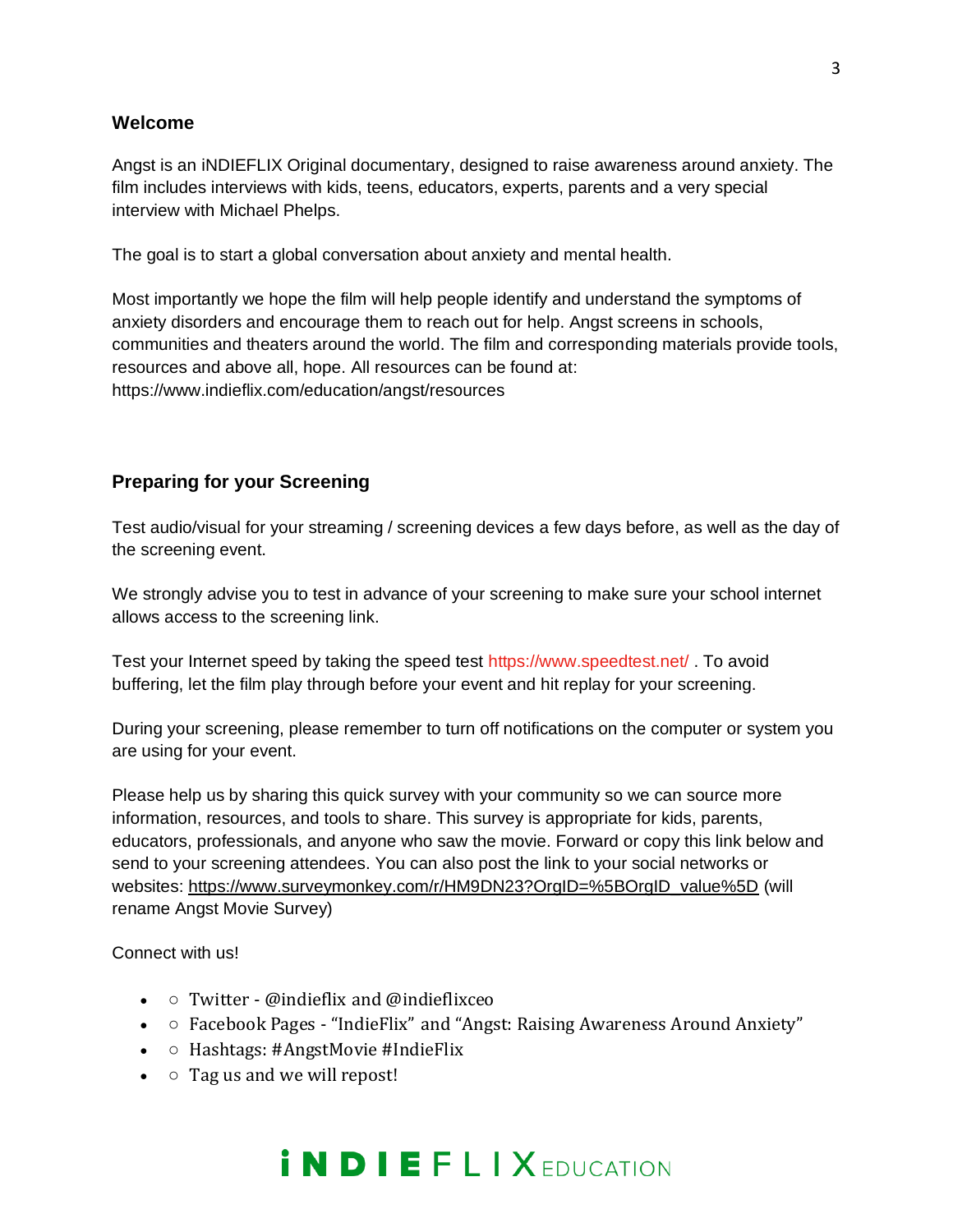#### **Pre-Screening Suggestions**

Announce to your audience before the film: "Angst is 56 (or 43) mins long and there will be a discussion and Q&A afterwards (depending on classroom time). Please get involved in this - the filmmakers created Angst to help break the stigma around anxiety and open up the conversation around mental health. They believe there is power in watching as a community, power to change, and permission to talk about it."

● We suggest circulating index cards and pencils for people to ask questions, or open up the chat function if you're showing the film virtually. It's a great way to allow people to ask a question and maintain anonymity. Collect the cards / copy the chat questions postscreening for use in the discussion. You can also include the student survey included in this packet to encourage students that might need help but are afraid to ask.

#### **Discussion Guide**

- Raise your hand if you or someone you know has ever felt the negative effects of an anxiety disorder. Now, keep those hands up and look around. As you can see by the show of hands, anxiety touches us all."
- Did you identify with anyone in the film? Why?
- What surprised you about anxiety in the film?
- What was your biggest takeaway from the film?
- Who would you contact at school or work if you or someone you know needed help?
- Who would you go to within your friend group for support?
- Do you feel that Covid has made people more anxious? How? Do you think Covid has made people more open to talking about how they're feeling or struggling?
- Why do you think it's so hard to talk about anxiety and our mental health when it is experienced in some way by every human?
- In what ways do you think you could support someone who experiences severe anxiety? Do you think you know what to look out for? What questions could you ask to show that you're concerned / you care?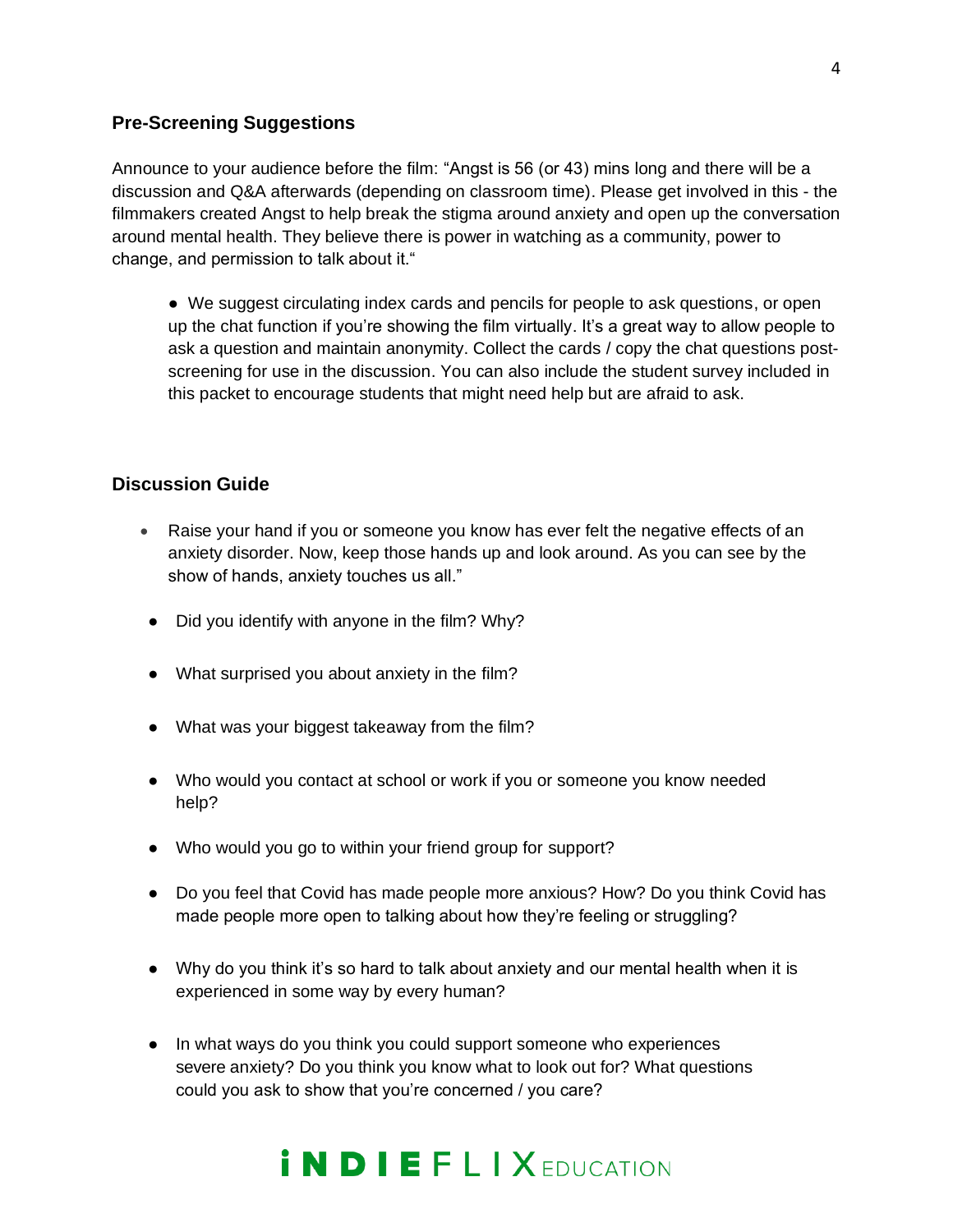- Can you remember some of the signs our bodies can give us when we are experiencing extreme anxiety? (*ie: heart starts racing, start to sweat, want to avoid/escape, etc.)* What are some tools we can use when we are experiencing those signs of anxiety? *(Grabbing ice cubes, using the stress-breath, snapping)*  Think about your own plan of action for dealing with anxiety if or when it arises and write it down. Think about what works for you; what you enjoy doing when you take a break
- In the days of early humans, anxiety played a positive role; it kept us alive when there was a threat *(ie: a caveman being aware of a lion nearby).* What sorts of things could be triggering anxiety for us in modern times? *(ie: social media, breaking news, negative self-talk, etc.)* How can we address dealing with these triggers? Come up with a plan of action to help find moderation (ie: take a break from social media apps, say a positive affirmation every time walk under a doorway, write gratitudes before going to bed, etc)
- What are some situations at school that may create anxious feelings? e.g For Covid: not knowing if you can attend in person, dealing with technology / wifi at home, social distancing and mask wearing, anxiety about getting sick, being able to take exams

e.g In general: classroom presentations, applying for college, grades, eating lunch, friendships). Talk about how you can address these situations, to make it easier to push through in the moment to reach our ultimate goals. Check in with your school for ideas and support. Often times there are free resources available to you.

TIP: Remember to have a list of questions (below are some suggestions) to ask the audience if they are slow to ask their own questions. Feel free to add your own and the index cards are always helpful.

In closing, direct students to the resources page as a starting point to explore anxiety further: https://www.indieflix.com/education/angst/resources

Re-emphasize the importance of reaching out and getting help, from a friend, a family member or a teacher, and make sure students have the school contact.

Depending on the age of the students, you can direct them to the National Suicide Prevention Hotline, telling them: "If you or someone you know is in crisis, call 911, call the National Suicide Prevention Lifeline 1-800-273-8255, or text the Crisis Text Line 741741. They are free and have trained professionals ready to help you or someone in need."

**Commonly Asked Questions at Previous Screenings** 

#### 5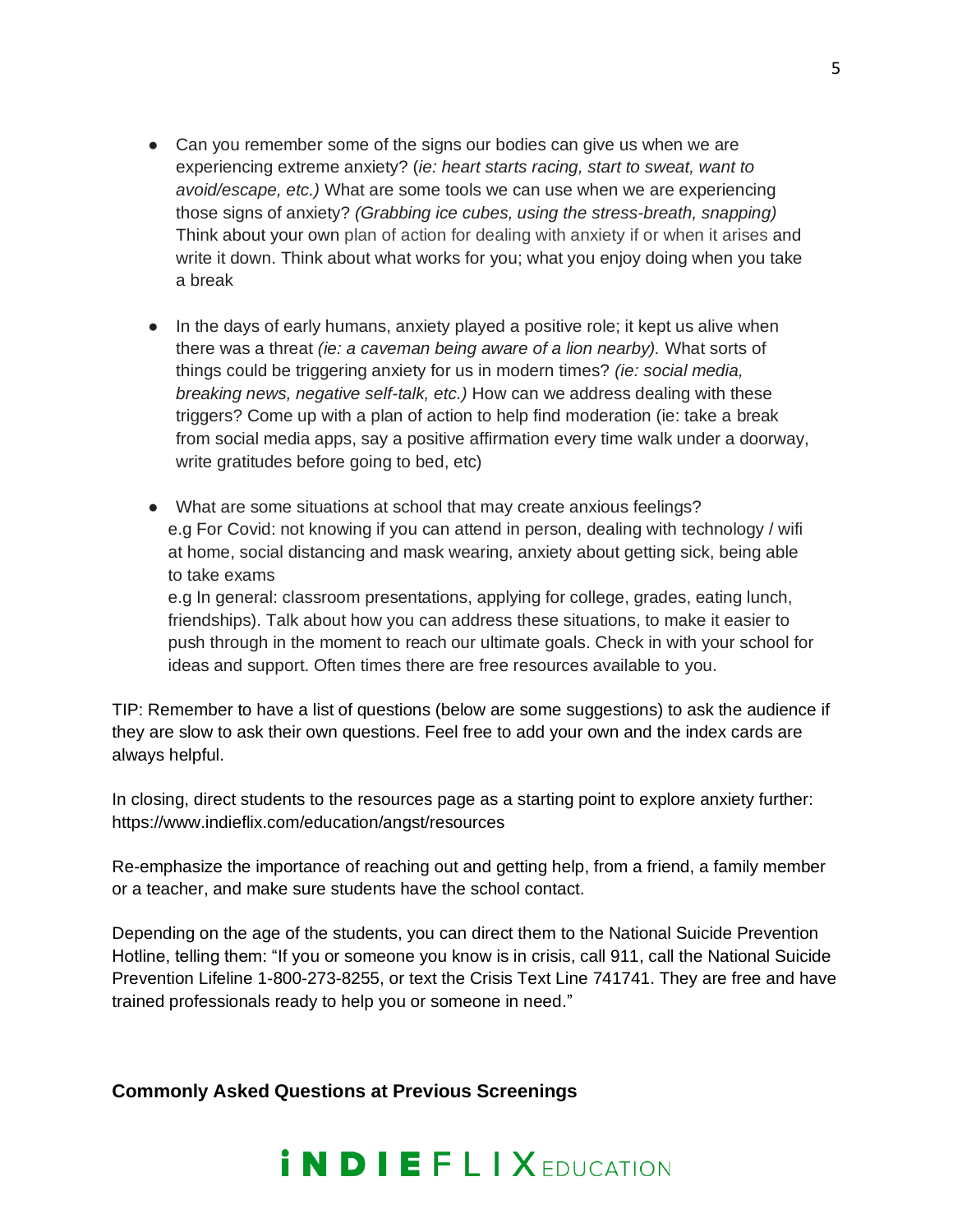We want to make sure you have the resources you need to lead a healthy discussion. We have included some audience questions from previous Angst screenings we think you might find interesting.

The following questions were answered by Cathy Cassani Adams, LCSW, Chicago/Zen Parenting Radio

#### *Why is medicine not mentioned in the film?*

The filmmakers explained that the people in the film didn't mention medication. The core of the movie is really about that we are "built" to cope with the challenges of anxiety – that within the challenge of anxiety, we have innate coping tools that can help us manage what we are experiencing (breathing, breaks, counting, asking for help, even the use of ice cubes...). In some situations people are so deeply anxious and so in a "hole" that they need a "ladder" just to get to the point of finding these innate coping tools. In these situations, medication can be really helpful, because the med allows the person to climb out just enough to reach for an innate coping tool. And sometimes meds are used alongside coping tools to deepen a practice. There are times when clients ask for medication, but then choose not to explore other ways to cope/manage what they are experiencing. In these cases the medication can become a bandaid, because the core issues are not being addressed and innate coping tools are not being utilized. We are lucky to have meds available for when they are needed, and for some, they can be the difference between life and death. But for most, if used, they should be used as a tool to access what we already innately have available to us – they are a ladder to reach a solution rather than the entire solution.

#### *Why is it important to name 'anxiety'?*

The more we normalize words and not shy away from them, the more we are capable of having honest conversations about how we are feeling. But we should be careful of our tone/body language when we talk about anxiety, because if we are using the word and then looking/sounding afraid, we are doing the exact opposite of what we are hoping to do (normalize/validate). So it takes a lot of self-awareness to become comfortable with anxiety, what it is, what it means, and how one can cope – so that conversations can be grounded and calm rather than filled with fear.

#### *What tools can we use to manage everyday anxiety?*

I am a mindfulness teacher, so I appreciated this question. I talked about meditation (but also used the words stillness, quiet, and calm as synonyms so people don't get too caught up in the word "meditate"). Daily stillness/meditation can strengthen the mindfulness muscle, which means creating some space between stimulus (like a feeling of anxiety) and reaction (becoming more anxious about feeling anxious). A meditation/stillness practice can help us RESPOND, rather than REACT. We can practice noticing a feeling and then choosing to breathe through it, rather than react to it. Anxiety will still show up, that's part of being human, but being mindful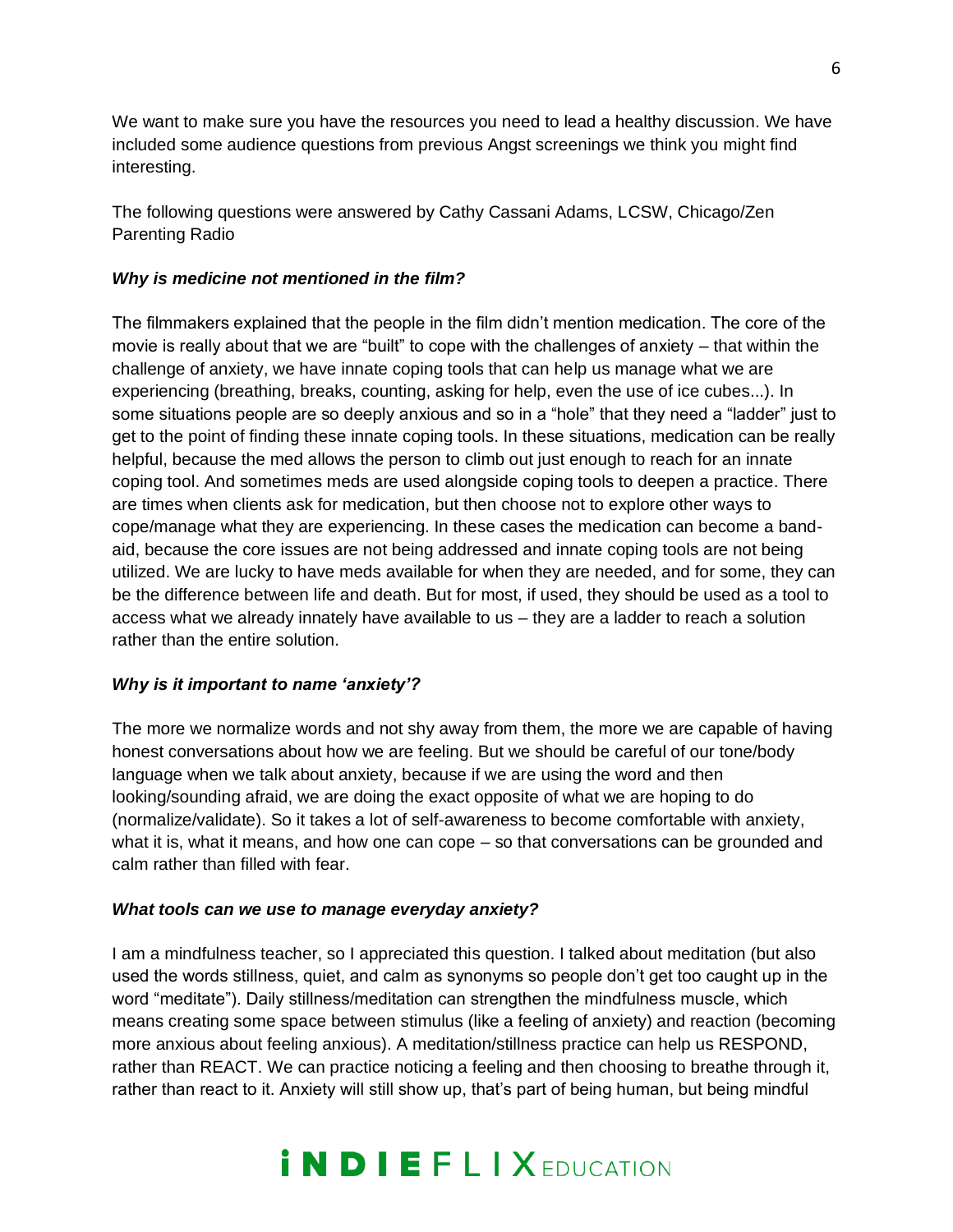means we can decrease the pressure of the feeling, or sit with the feeling until it passes (rather than getting more anxious about feeling anxious).

Daily meditation/stillness is like "working out" this mindfulness muscle everyday,so then we can use it in present time when something anxiety provoking actually occurs. Compare dealing with anxiety to running a marathon – to run a marathon, we need to exercise our bodies on a daily or weekly basis so we are ready to perform during the race. A meditation/stillness practice is exercising the brain by noticing and breathing through thoughts – then when an anxietyprovoking situation arrives, we can actually "perform" what we've been practicing. Other ways to practice mindfulness – breath work, yoga, walking meditations, visualizations. Anything that helps the brain "practice" calming down.

A little girl asked about how to manage her panic attacks. I told her that the only thing she needs is her breath – that her thoughts or feelings may not be clear, but if she can remember to breathe, she will slow down every part of her body and mind. It may not "stop" it immediately, but it will keep it from getting worse and help ground her. I talked with her (and her mom) for a long time after the movie – we talked more about things that preceded the panic attacks and how they could work together to decrease the anxiety before they took hold (the little girl admitted to being a perfectionist with homework, and this would make mom anxious and annoyed, and then it would just escalate, etc...).

Answers to Commonly Asked Questions at Previous Angst Screenings can be found on angstmovie.com/resources - please feel free to direct your audience there.

#### **Teacher-Driven Classroom Discussion Guide & Corresponding Clips**

The following classroom clips and corresponding discussion questions can be leveraged as a classroom follow up to a school screening of the Angst film or as a stand-alone lesson. The 4 chapters of the discussion can be fit into 1 class period (50 mins), or it can be separated out by chapters over several class periods if the instructor would like to spend more time discussing each topic.

#### *Clip 1: Anxiety 101* - https://vimeo.com/325095674/9d1fa7976d

- 1. What are some signs our bodies can give us when we are experiencing anxiety? (ie: heart starts racing, start to sweat, want to avoid/escape, etc.)
- 2. One of the therapists in the clip mentions the 'Amygdala Hijack Phenomenon.' How can anxiety 'hijack' our brains? (ie: the amygdala takes over and tries to override our prefrontal cortex)
- 3. How do you think the amygdala served a purpose since the days of early humans? (ie: a caveman being aware of a lion nearby)
- 4. What sorts of things could be triggering our amygdala in modern times? (ie: social media, etc.)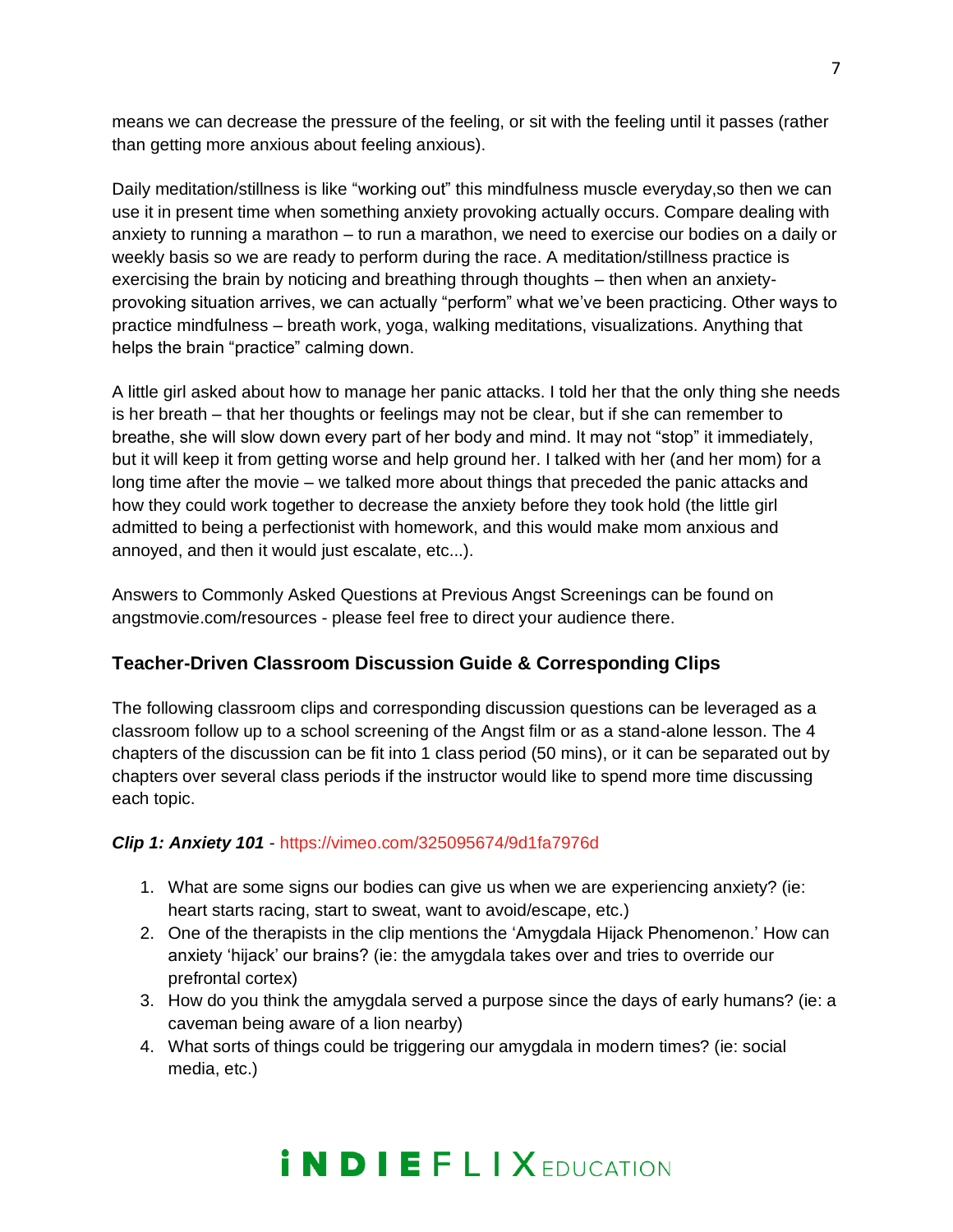5. What are some situations at school that may create anxious feelings? (e.g. classroom presentations, test taking, applying for college, grades).

#### *Clip 2: Distraction* - https://vimeo.com/325095875/dd1dca0889

1. Why is distraction helpful when you are feeling very anxious? (e.g. takes you out of the amygdala so can be in your rational, prefrontal cortex)

2. What are some tips you can use to bring calm to your body when feeling anxiety?(e.g. snapping fingers, holding ice, listening to music, flipping hands, picturing calm place, etc)

3. In the last section we talked about some stressful situations at school that may create anxious feelings (e.g. Covid transmission, classroom presentations, applying for college, grades). Now, let's apply some of these tips to those school situations (e.g. doing the stressbreath before a presentation)

#### *Take a Break, Reboot & Jump Back In Clip 3: Avoidance* - https://vimeo.com/325096232/9933521bac

1. Why is it important to jump back in after taking a break and not avoiding a situation when you are feeling anxiety? (avoidance gives anxiety power, so being capable gives us back our control)

2. What are some things we can do to give ourselves a short break?

3. How can you have a friend help you when you are feeling tempted to avoid due to anxiety?

#### *It Gets Better, So Start Talking!*

#### *Clip 4: Michael Phelps* - https://vimeo.com/325096415/667d48dcab

Michael Phelps says 'It's ok to not be ok. "What do you think he means? Why do you think talking to someone about your anxiety symptoms would be helpful? Who would you contact at the school if you or someone you know needs help? Would you like someone to reach out to you to check in on you or someone you know?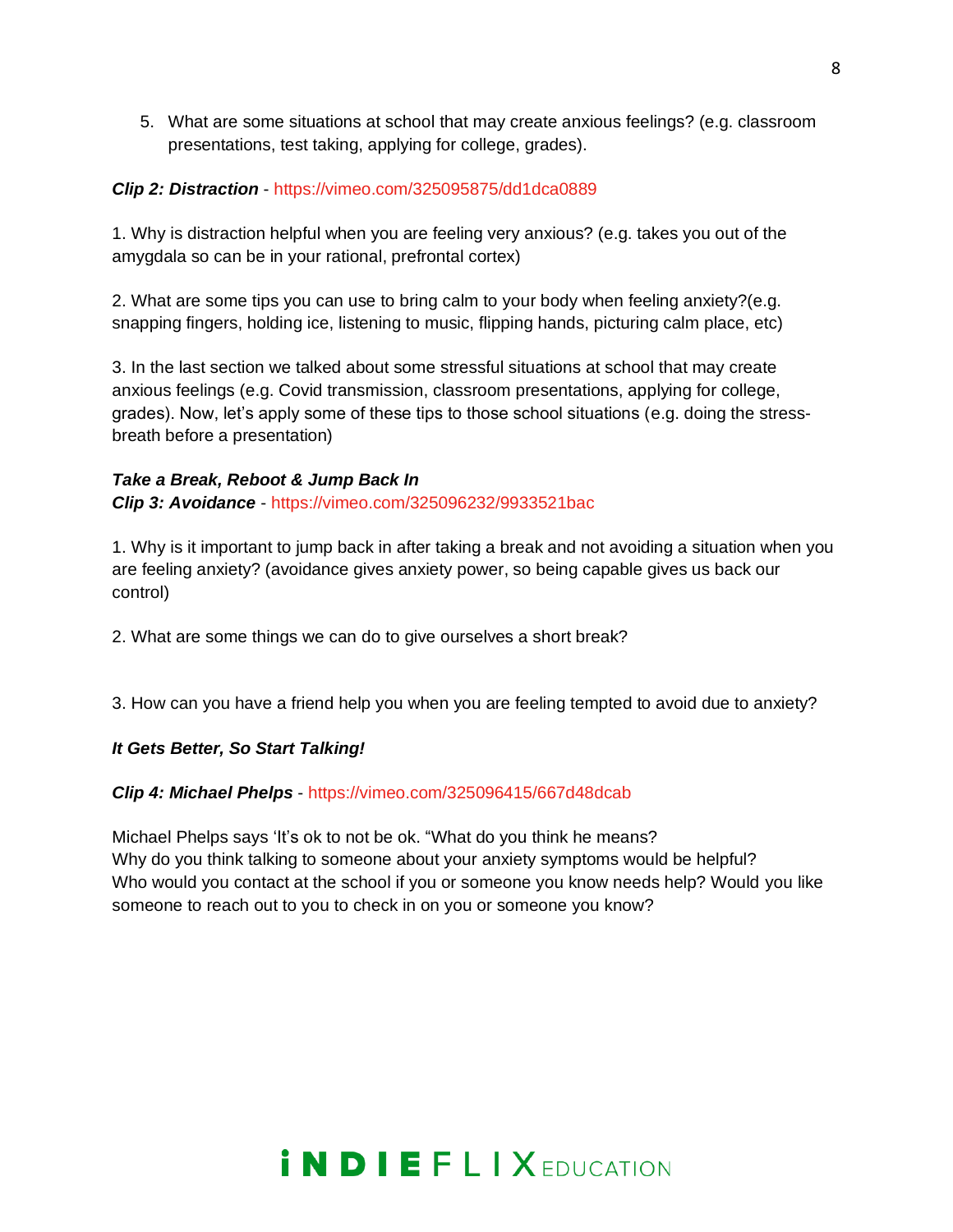#### **Peer-Driven Classroom Discussion Guide**

The following guide is to be leveraged as a classroom follow-up discussion to a school screening of the Angst film. At the beginning of the class, the teacher can break the class up into small groups with one student representative volunteering for each group. The student representatives will read aloud the discussion questions to their small groups and gather their group's answers to later share to the class at the end of the discussion period. Student-led, this exercise is meant to foster solidarity, empathy and idea sharing amongst the students, leading to tangible solutions and individualized action. The survey at the end also helps to identify those students in more immediate need of help (silent sufferers).

#### 1. Teacher Open

Explain that today's class will consist of a discussion around the Angst movie. Share 3 facts about anxiety.

- a) If you are human you experience anxiety at times in response to stressful situations.
- b) Anxiety is treatable!

c) The first thing we can do to make our anxiety symptoms better is to start talking about it. So we are doing that today!

Share that the class is going to do an exercise that will lead to ideas for managing their anxiety responses to stressful situations. They will also be able to create their own personal action plans for easing their anxiety as it shows up in their lives by setting personal intentions.

2. Break into Peer-led Groups

The teacher breaks the class up into small groups, selecting a volunteer student leader (or could select by choosing randomly). Each small group gets scraps of paper and a bowl.

3. Peer Group Discuss Questions (approx. 20 mins)

Teacher keeps track of time and suggests when to move onto the next question. Allow at least 5 minutes per question for group discussions. The student representative for their group reads aloud the question to their group and gathers their responses.

Question 1: What are some signs our bodies can give us when we are experiencing anxiety? Go around the group and each student shares some signs they feel when they are experiencing anxiety. The leader writes down sample symptoms (ie: heart starts racing, start to sweat, want to avoid/escape, etc).

Question 2: What are 3 stressful situations that can cause you to feel anxious feelings? (e.g. the situation with Covid, classroom presentations, applying for college, grades, meeting new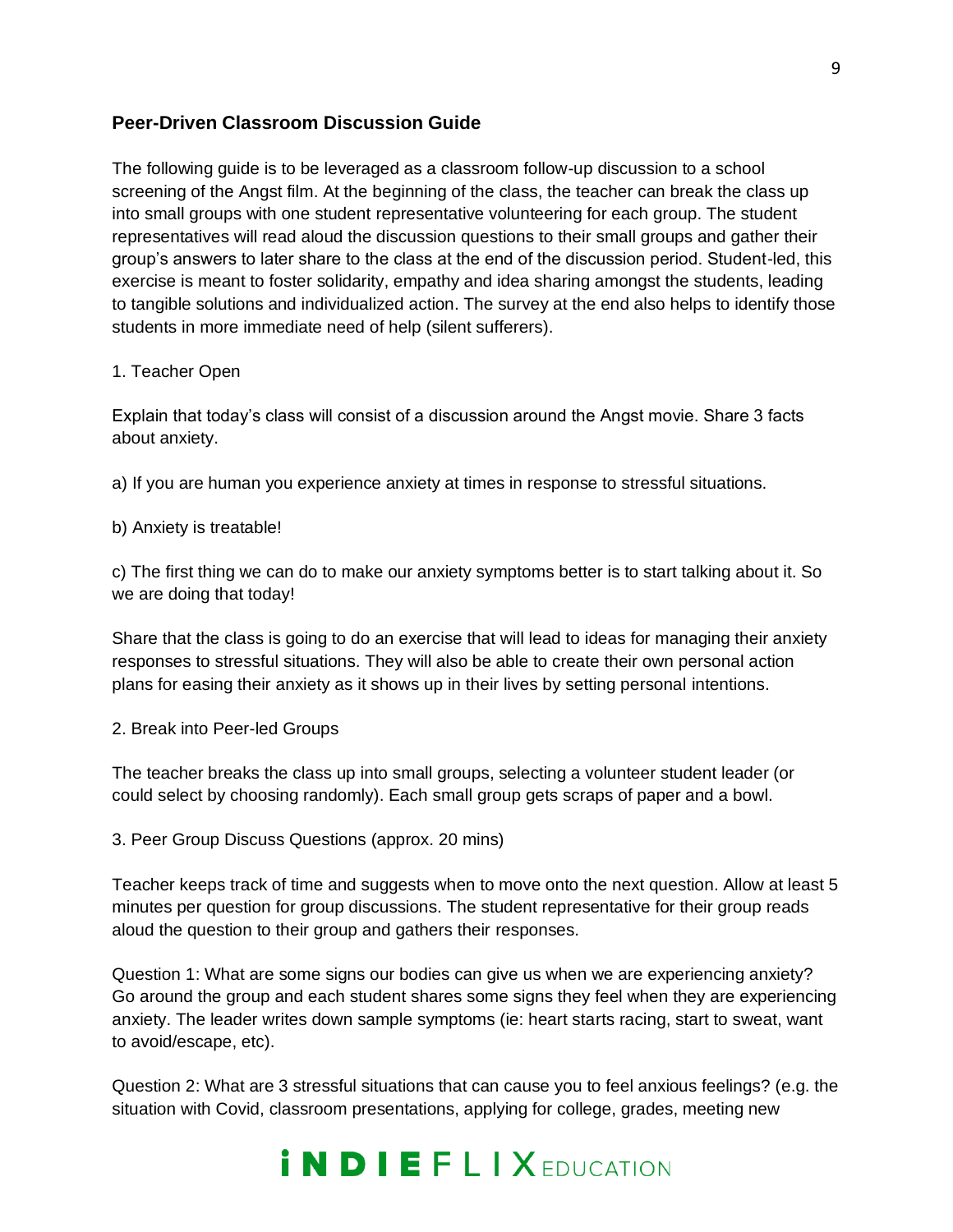friends). The student leader asks everyone in their group to write sample situations that cause them to feel anxiety down on a scrap of paper and throw them in a hat/bowl. The leader then reads aloud each scrap of paper to the group. Chances are that there is a lot of overlap – many people share the same fears – although many think they are suffering alone

Question 3: What are some ideas for the anxious situations shared? What are some tips you can use to bring calm to your body when feeling anxiety? (e.g. snapping fingers, holding ice, listening to music, flipping hands, picturing calm place, etc.) Talk amongst the group about each situation and ideas that could help calm anxiety. The group leader will write down the calming ideas shared.

Question 4: Why is it important to jump back in after taking a break and not avoiding a situation when you are feeling anxiety? (e.g. avoidance gives anxiety power, so being capable gives us back our control). Discuss as a group what would happen if habitually avoid the anxious situations shared? What would happen if jump back in and push past the fear?

4. Peer Representative Shares (approx. 5 -10 mins)

Each peer representative for each group comes up and shares out loud as teacher writes ideas shared down on the board for all to see.

- 5. Set Personal Intentions Individual Anxiety Plan (approx. 10 mins)
	- 1. The teacher passes out an index card and has students write for themselves at their desk, their top 3 stressful situations that create anxiety for them.
	- 2. Then ask them to leverage the shared ideas captured on the board to set an intention to actively address each one of their top 3 stressors the next time the situation arises.
	- 3. Have students write on the index card one person they know they can talk to when feeling a lot of anxiety. Can be an adult in their lives, a close friend or a teacher at school. There is someone!

Suggest that each student keep the index card somewhere they can easily find and refer to when stressful situations arise: in their binder, in their calendar, on a picture in their phones, etc.

### 10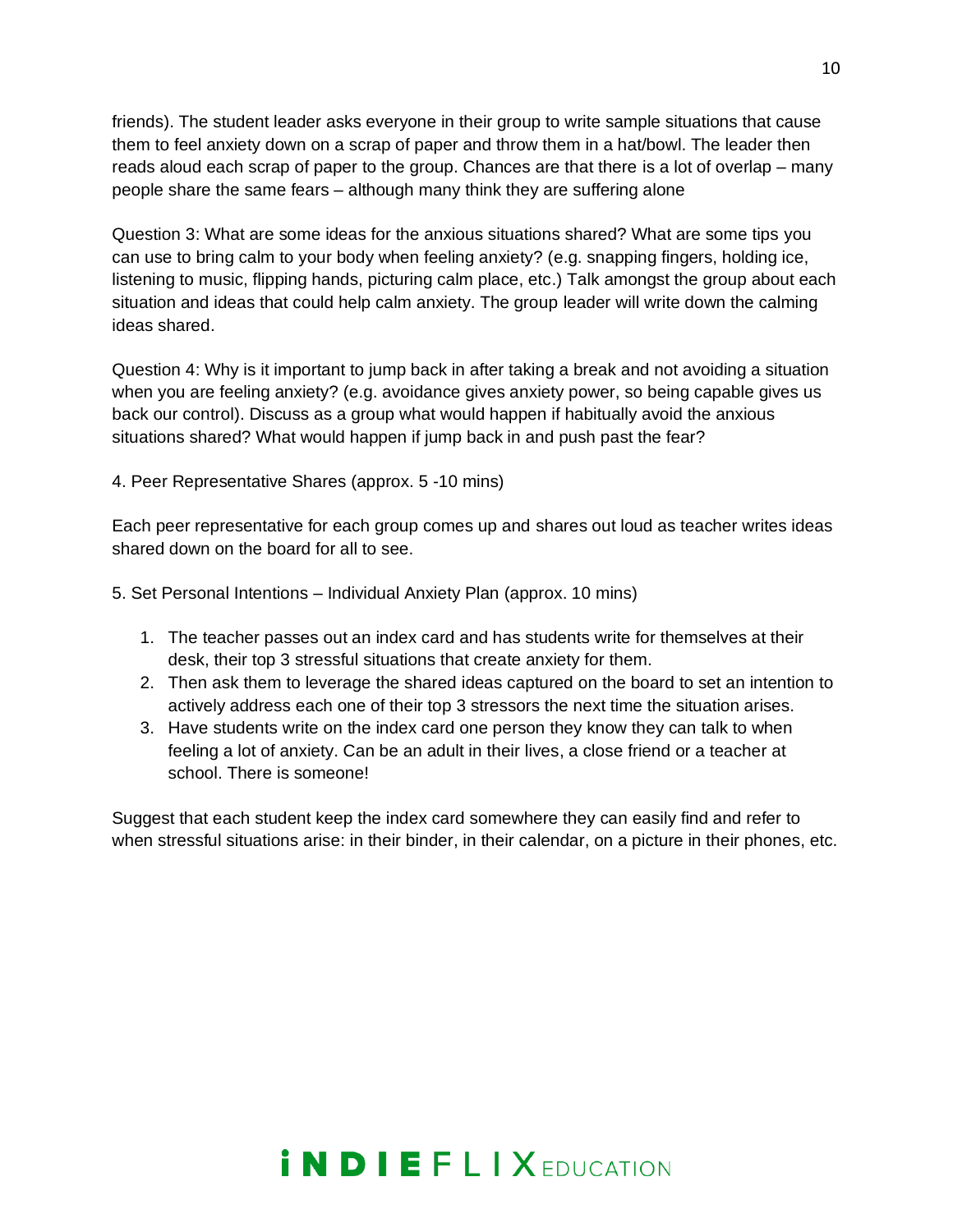#### **Anxiety Tip Sheets (3 tip sheets):**

With the help of our experts we've rounded up some tips on anxiety support.

Often, those who experience extreme anxiety feel ashamed and suffer in silence but the good news is that there is hope. Anxiety disorders are highly treatable. Below are some common signs from experts associated with Angst that kids struggling with anxiety may exhibit, as well as tips on how to respond.

Fact: Anxiety disorders are treatable.

Fact: Neuroplasticity of the brain is real. You can change the way you think about something. You can rewire your brain to positivity.

Fact: Distraction allows your amygdala (fight-or-flight part of the brain) a break. It can be helpful to distract your mind and give yourself some space for a short period, but prolonged isolation can lead to avoidance of anxiety producing situations which reinforces the negative thought process.



**Tip Sheet 1: How to help someone with an Anxiety Disorder**

#### 11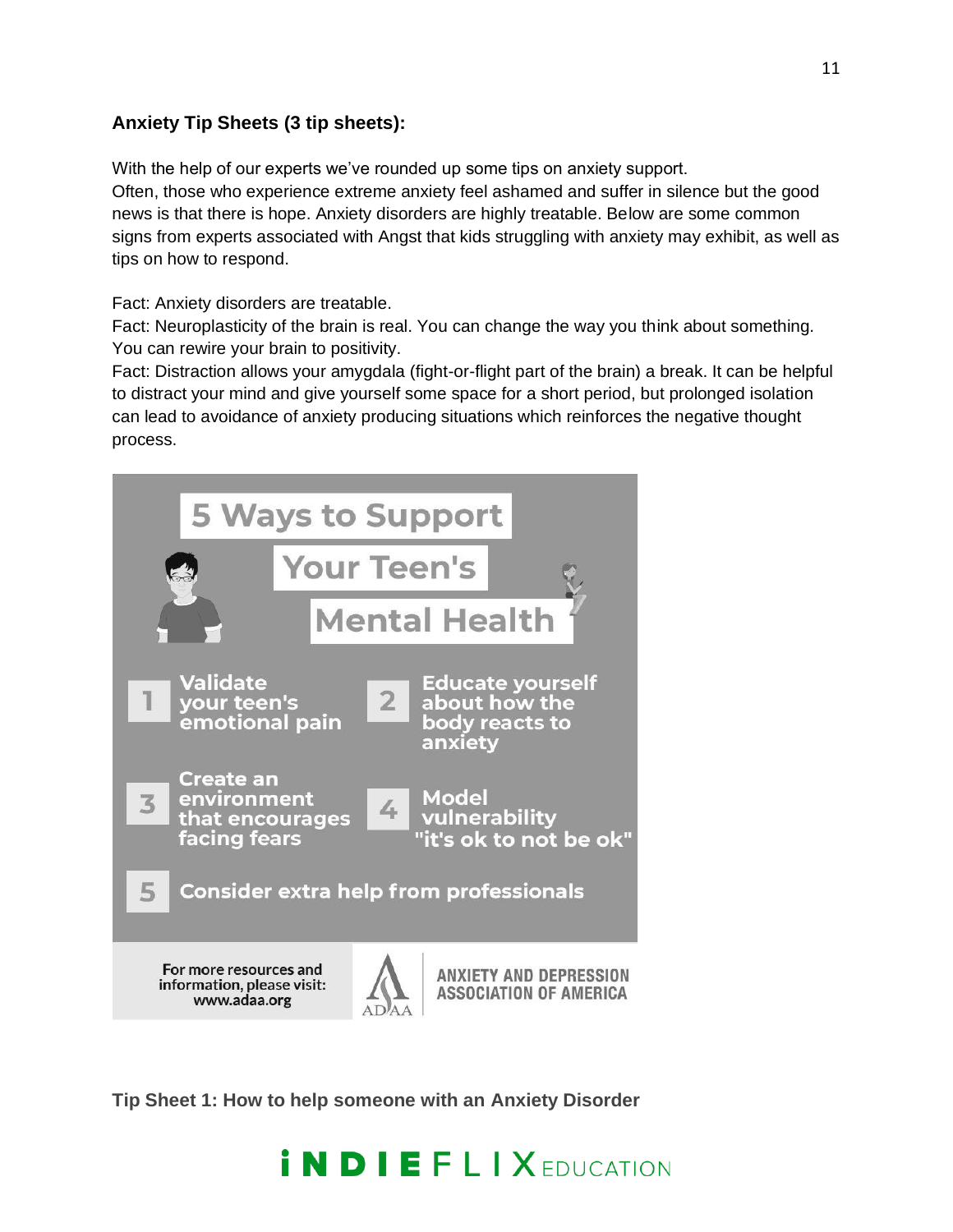Having supportive and understanding friends is an essential component to recovering from an anxiety disorder. How can you help?

Educate yourself - Understanding what your friend is going through will help you better support them. It will also help alleviate frustrations that you may have about his or her behavior.

Be supportive - Encourage your friend when he or she is having a tough time and be empathetic to what he or she is going through. Be respectful but do not support avoidance of stressful situations.

Don't try to change your friend - Modify your expectations of how you want your friend to be and accept your friend for who he or she is.

Communicate - Be sure to listen with a nonjudgmental attitude. Help him or her find treatment. Sometimes it's hard to take the first step alone. Be supportive and encourage your friend to get help.

Encourage - Encourage your friend to confront stressful situations and support them through the experience, rather than avoiding anxiety-provoking situations. Avoidance can actually make the anxiety disorder worse.

Be fun - Sure it's good to have someone to talk to, but your friends need you to keep the fun going. Help make them laugh and relax.

Tips powered by TeenMentalHealth.com

Visit<https://www.indieflix.com/education/angst/resources> to find more reading materials, as well as podcasts, videos and links to anxiety-related websites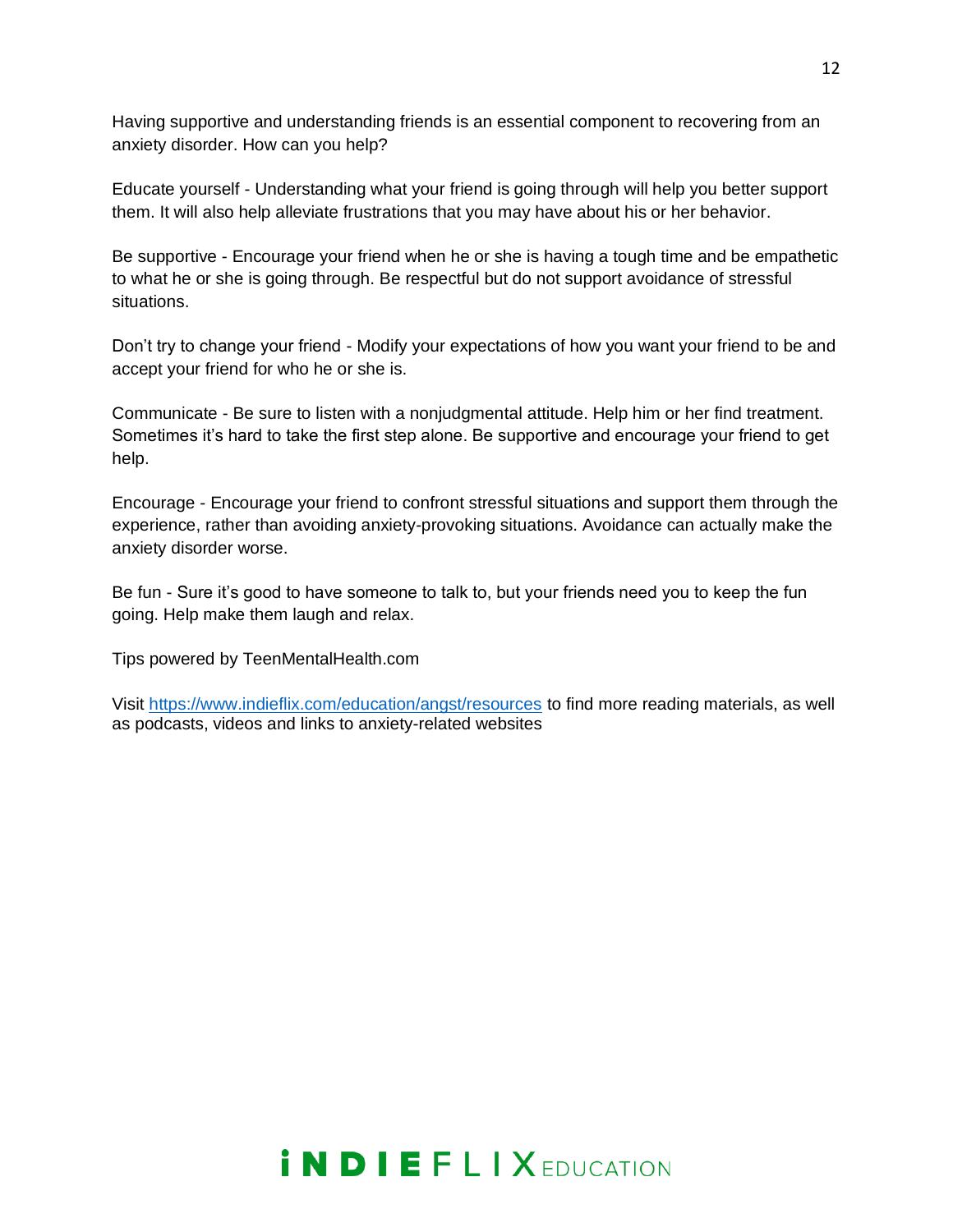#### **Tip Sheet 2: Managing Anxiety at School**

Be Specific: Address your stress inducing thoughts and label them concretely. Make a list at the end of each workday and evening (at home) with the labeled stressors and an action plan of completion. Even if the items of stress are not task oriented in nature, it is beneficial to label them and write them down (for example, "I'm super-stressed about this test; Strategy: don't avoid it; make a plan of exactly what you're going to do to prepare and when, and stick to it!)

Take a Break and Distract: If you feel your thoughts becoming clustered and overly emotional, or the beginning stages of anxiety increasing, get up and move for 5-10 minutes. Take your thoughts and body to a new location, even briefly, to grab a drink in the lounge or hallway, listen to music for a moment. Distracting your thoughts will allow your brain to function in an organized and efficient manner.

Don't Isolate (for long): It can be helpful to distract your mind and give yourself some space for a short period, but prolonged isolation can lead to avoidance of anxiety producing situations, which reinforces the negative thought process. Do what you fear, be it networking socials or assertively stating your idea in a meeting.

Model Emotional Honesty and Reach Out: Let your coworkers, and loved ones know if you are feeling stressed, create an environment where all emotions are labeled and acknowledged. Address your needs.

Visit<https://www.indieflix.com/education/angst/resources> to find more reading materials, as well as podcasts, videos and links to anxiety-related websites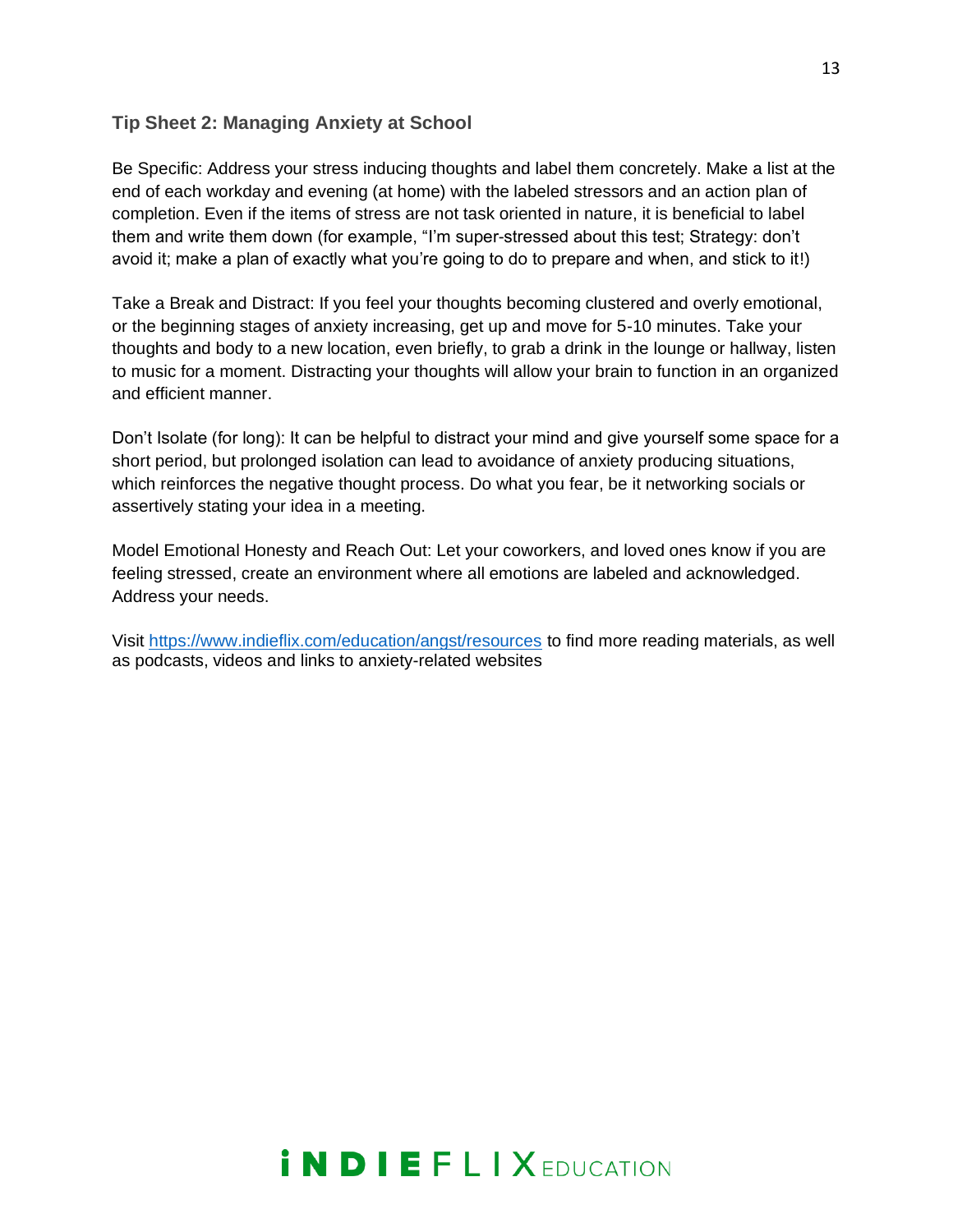#### **Tip Sheet 3: 12 Definitions and Tips of Anxiety**

Some anxiety is normal and natural, occurring in children, teens and adults every day. Anxiety is generally defined fear that is future-oriented, while phobias are specific, exaggerated fears. Anxiety becomes problematic when it begins to interfere with everyday life.

- 1. There are many different types of anxiety disorders, and they are one of the most common forms of mental illness. They include:
	- 1. Panic Disorder, which involves physical symptoms of anxiety as well as fear of having another panic attack.
	- 2. Social Anxiety in which people avoid social situations (i.e., public speaking).
	- 3. Specific Phobias, or intense fear of specific objects (i.e., snakes).
	- 4. Obsessive Compulsive Disorder, which involves thoughts (obsessions) that tend to be unwanted and intrusive (i.e., maybe there are germs on my hands), and create anxiety, after which the individual engages in compulsions, or actions designed to reduce that anxiety (i.e., hand washing).
	- 5. Generalized Anxiety Disorder, or excessive fear related to several things.
	- 6. PTSD (Post Traumatic Stress Disorder) involves exposure to an extremely traumatic event that could result in death or serious injury, followed by a re-experiencing of the event, increased arousal, and avoidance of things that remind the person of the event.
- 2. There are three parts to anxiety: What I think (cognitions); What I feel (physical sensations), and What I do (behaviors). Helping people break down and verbalize these distinct thoughts, feelings, and behaviors helps them understand and face their fears.
- 3. Our bodies have a natural, physiological, way of coping with fear. A specific set of sensations occurs when we're anxious, including pounding heart, shortness of breath, dizziness, and sweating. This set of symptoms, called the fight or flight response, is designed to help us avoid danger, but sometimes works more like a faulty smoke alarm. Helping teens understand these natural sensations in their bodies without overreacting, and showing them how quickly things can return to normal can help give them control over their feelings of anxiety.
- 4. Facing fears and anxiety can teach an individual that they are stronger than they think they are, that they can face something that they thought was insurmountable, and decreases those fears in the long term. Avoiding fears actually increases the chances that they will turn into a problem.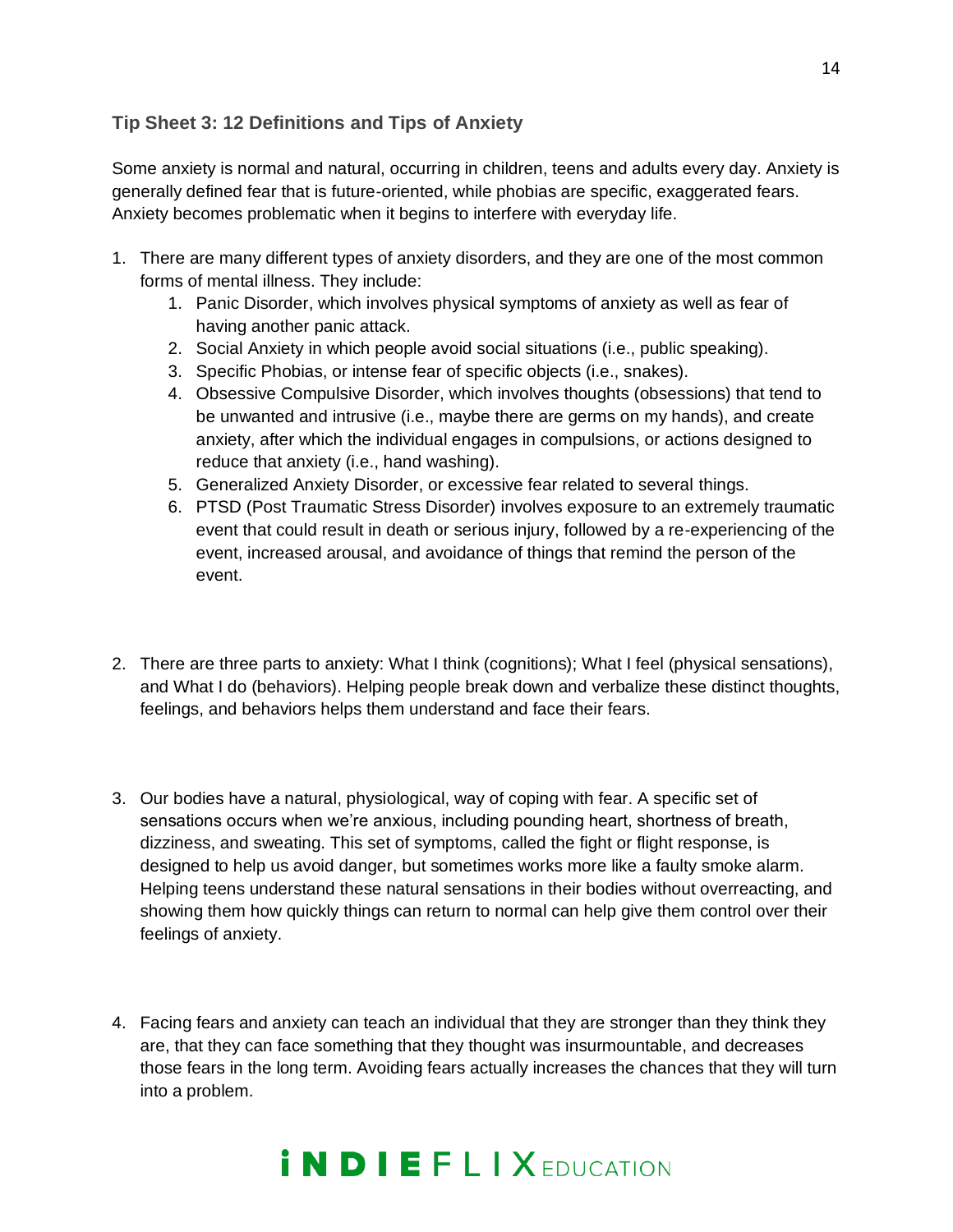- 5. Excessively reassuring someone who is anxious that everything will be okay may backfire when trying to help them cope with anxiety. Instead, empathize that it's natural to feel anxious, and focus on helping them through their feeling so that they can successfully face their anxiety. Avoiding activities because of fear can lead to increased anxiety because it reinforces the false concept that anxiety makes the activity too scary or difficult. For example, if someone is anxious about having a panic attack while driving, and therefore is encouraged not drive, they learn that driving must be dangerous, because otherwise, why would everyone be discouraging driving?
- 6. Fears, phobias, and anxieties can be successfully treated with cognitive behavioral therapy (CBT), which helps teens change their thoughts, feelings, and behaviors. This is a shortterm (6-16 session) weekly type of therapy that teaches an individual to become his or her own therapist. The cognitive piece helps people identify their fear as excessive, and as something they can overcome by focusing on, and then changing, specific irrational thoughts that lead to anxiety.
- 7. Behavior therapy for anxiety often relies on the concept of Exposure Therapy, which focuses on helping an anxious person face their fears in a controlled environment. This may involve helping someone with a fear of public speaking give a speech in front of a few people, and then a larger group, and finally, a target audience. The goal of Exposure Therapy is to help an individual learn that they can feel anxious but that they can still live their lives.
- 8. Medication for anxiety may be an option as well. The most typical types of medication prescribed for anxiety are called Selective Serotonin Reuptake Inhibitors, or SSRIs.
- 9. The best thing you can do for someone with anxiety is help them face their fear.If you're experiencing symptoms of anxiety, think about how you can tackle your fear head on, possibly in small steps.
	- 10. You can also help reduce anxiety through changing "self-talk", a part of CBT where people learn to identify the thoughts that they have that perpetuate their fears. Instead, try and identify what you're really worried about, and whether it's likely to happen.